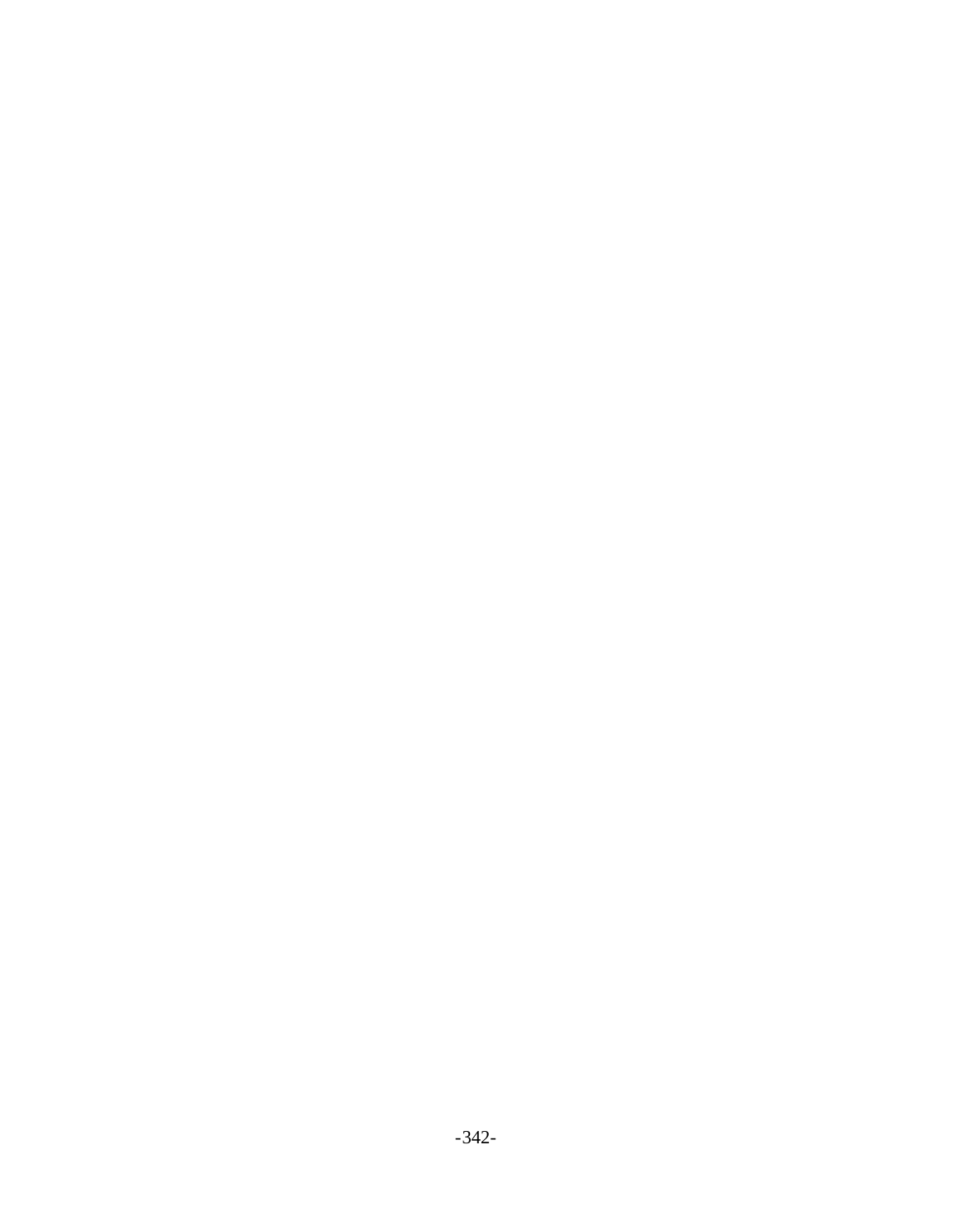# **Contraindications and Complications**

## **Chapter Outline**

- I. Overview
- II. List of Subtopics
- III. Literature Review
- IV. Recommendations
- V. Comments
- VI. References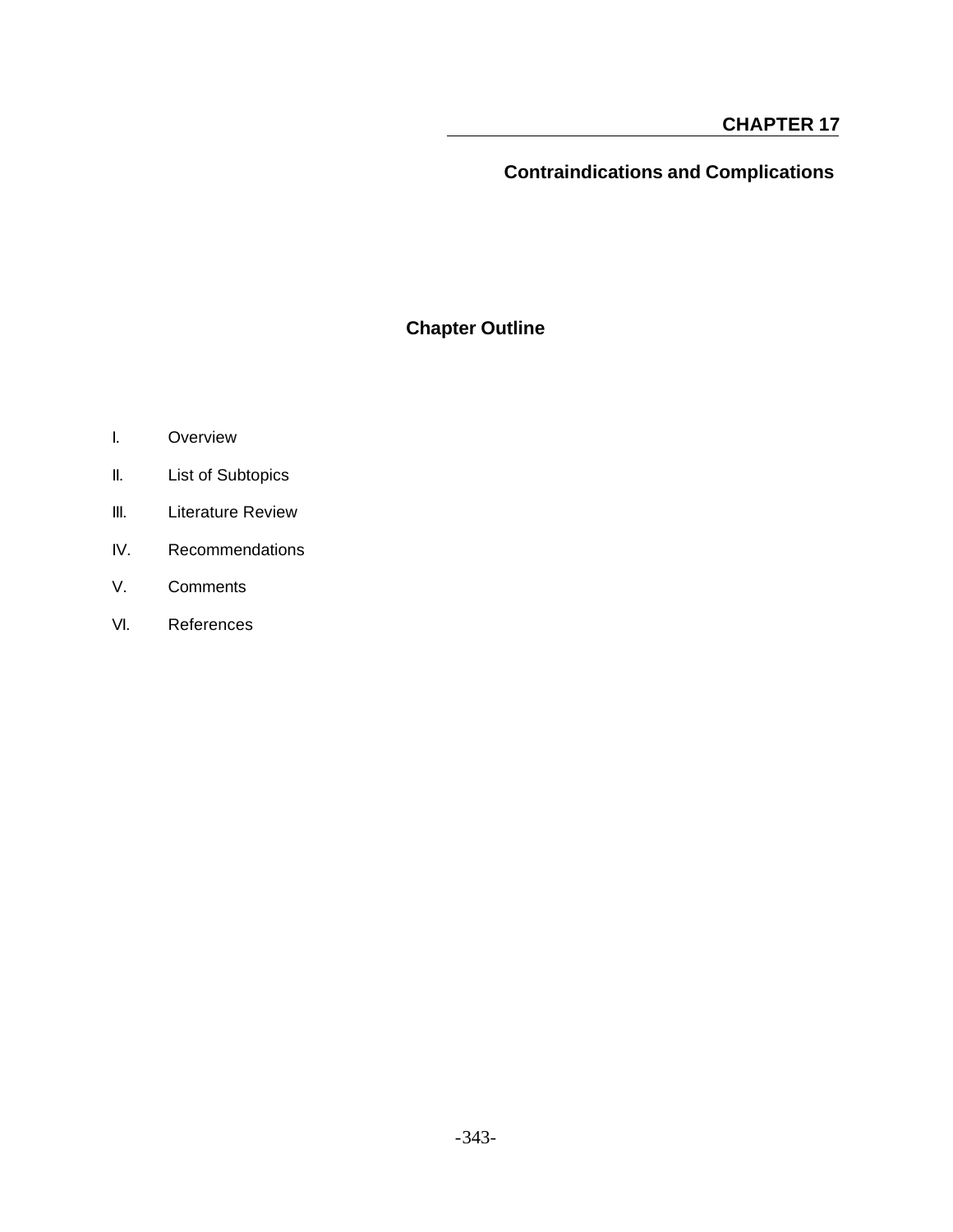## **I. OVERVIEW**

 While chiropractic procedures have been demonstrated to be comparatively safe, special caution is warranted with certain conditions. Prevention of complications from chiropractic care is facilitated when good professional judgment is exercised and quality care is provided. Elements common to all primary care practitioners include sufficient history taking and record keeping, thorough examination, timely re-evaluation procedures throughout the course of case management, good communication with the patient and appropriate response in the event that an unexpected incident does occur. If a significant adverse result from a procedure is apparent, it is of critical importance that the intervention or procedure associated with the onset of the complication not be repeated.

The evidence of low incidence of injury or complications from adjustments is promoted by quality care which follows professional judgment consistent with the objectives of chiropractic care. Chiropractic professional judgment includes, without limitation, appropriate response to unexpected findings and reevaluation of the suitability of a particular technique or procedure associated with the discovery of a complication. The chiropractor should be alert to the possibility of encountering unusual findings in any phase of care.

Patient safety can be further enhanced by the chiropractic profession's commitment to quality assurance.

When assessing the safety and efficacy of chiropractic care, two factors should always be considered: the type of technique being utilized and the integrity of the area of the spinal column/or articulation being addressed. These two factors assist in evaluating any risk that may be associated with the application of chiropractic care.

The primary focus of the chiropractic management of complications is the recognition of unusual findings that may require modification of the plan of care when the unusual finding is observed.

## **II. LIST OF SUBTOPICS**

To assist in understanding the patient evaluation process in the context of possible complications or special circumstances where procedures may need to be modified to meet the needs of a particular patient, the following list of conditions is provided. This list is not a list of conditions for which chiropractic procedures are contraindicated. Conditions selected have come from a review of the chiropractic, scientific and medical/legal literature as well as insurance claim information. The appropriate chiropractic management of patients with these and related conditions is described in this chapter.

## A. Articular Derangements

- 1. Arthritides
	- a. Acute arthropathies
	- b. Subacute and chronic ankylosing spondylitis
	- c. Degenerative joint disease
	- d. Spondylolysis and spondylolisthesis
- 2. Dislocation, fractures, instability
- 3. Os Odontoideum
- 4. Articular hypermobility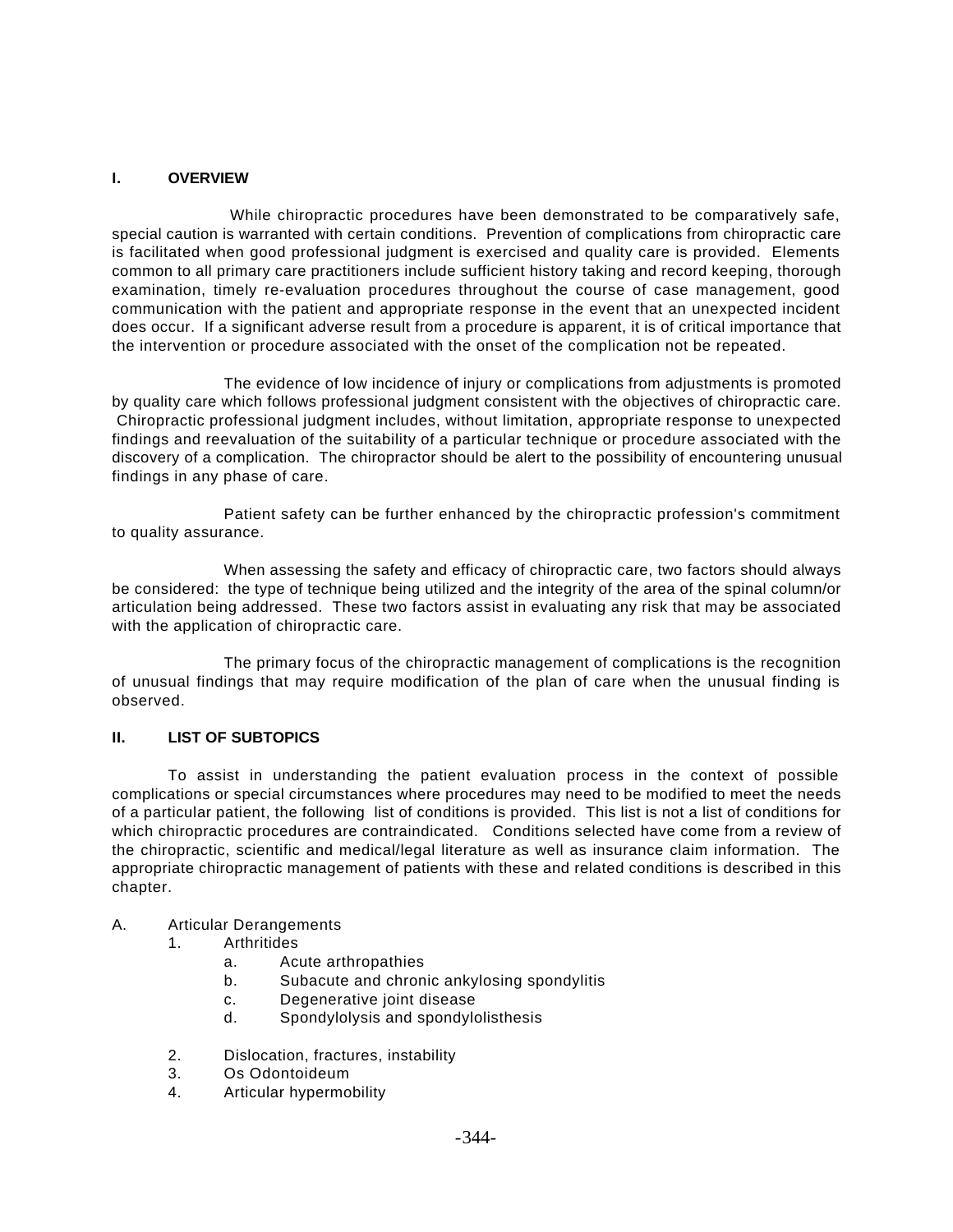- 5. Postsurgical joint
- 6. Acute joint injury
- 7. Scoliosis
- B. Bone Weakening and Destructive Disorders
	- 1. Juvenile osteochondroses
	- 2. Osteoporosis, osteomalacia
	- 3. Bone tumors
	- 4. Malignancy
	- 5. Infection of bone and joint
- C. Circulatory and Cardiovascular Disorders
	- 1. Vertebrobasilar, etc.
	- 2. Aneurysm
	- 3. Bleeding disorders
- D. Neurological Disorders
	- 1. Myelopathy, cauda equina syndrome

## **III. LITERATURE REVIEW**

 The literature on chiropractic safety is perhaps the single most impressive component of the outcomes record of the profession. Since its inception as a separate and distinct health care profession, chiropractic has established itself as the safest primary care profession by far. Despite the high volume of patients and the great diversity of conditions with which they present, chiropractic can claim the lowest complication rate, the lowest malpractice insurance rates and the highest rates of patient satisfaction of any doctor level provider.

The Government of New Zealand, while studying the possibility of inclusion of chiropractic services in that nation's public health care programs, conducted one of the most exhaustive studies of chiropractic safety ever conducted. Their findings were emphatic:

 *The conspicuous lack of evidence that chiropractors cause harm or allow harm to occur through neglect of medical referral can be taken to mean only one thing: that chiropractors have on the whole an impressive safety record.*

Over the past two decades there has been an interesting growth of literature on general manipulation-induced accidents or injuries. This body of information clearly distinguishes the safety record of chiropractic because the vast majority of recorded injuries are found to be at the hands of non-chiropractic providers attempting to apply chiropractic like procedures, without the highly developed skill and experience of the doctor of chiropractic. (Dvorak, 1991; Patjin, 1991; Schmitt, 1991; Terrett, 1990, 1987; Grieve, 1986; Gotlib and Thiel, 1985; Schmidely and Koch, 1984; Gutmann, 1983; Dvorak and Orelli, 1982; Ladermann, 1981; Gatterman, 1981; Jaskoviak, 1980; Kleynhans, 1980; Livingston, 1974, 1971).

 There can be little doubt that the elevated level of reporting arises from a general increase in awareness of complications by all professionals interested in spinal manipulative therapy, and an increased incidence of the use of manual procedures by professionals not thoroughly trained in the arts of manipulation or adjustment. As well, since many alleged "consequences" are consistent with the natural history of a condition, anecdotal or polemic reports must be distinguished from those that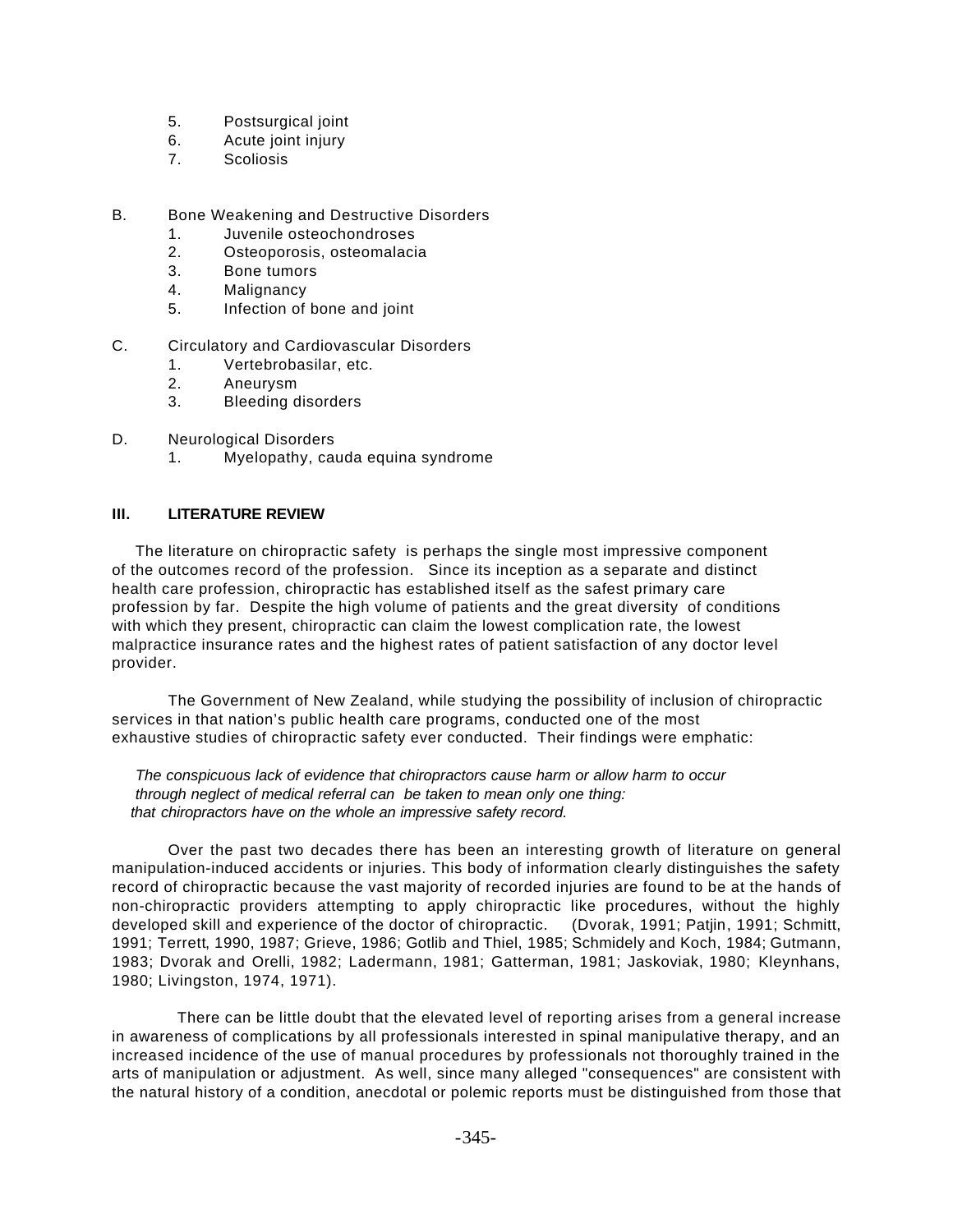provide objective evidence of true manipulation-induced injuries. Many case reports of injury have proven to be unfounded upon further unbiased inquiry.

With respect to the frequency of possibly genuine complications, Ladermann (1980) identified 135 case reports of serious complications over a 30 year period from 1950-1980, a time period during which tens of millions of adjustments were administered by a variety of practitioners. Kleynhans (1980), analyzing some of these case studies, outlined a number of likely practitioner-related causes of adverse reactions and suggested three main factors: lack of knowledge or diagnostic error; lack of technique skill; and lack of rational clinical attitude in case management. These causes could well account for a number of iatrogenic injuries reported in the literature, e.g., pathological fractures (Austin, 1985; Holta, 1942), ruptured abdominal aneurysms (Kornberge, 1988), electrotherapy burns and injuries, etc.

Jasoviak (1981) and Terrett (1987) specifically dealt with case reviews on the adverse effect of cervical adjustment where vertebrobasilar insufficiency was evident. Gutmann (1984), Terrett (1987), Theil (1991) and Schmitt (1991) have recently described or studied the biomechanical effects of head and neck movement and cervical adjustment in association with vertebral artery injury. Adjustment has been identified as only one of many activities or health care procedures that may result in damage to the vertebral artery. However, it has been the one most extensively reviewed and discussed. (Pratt-Thomas and Berger, 1947; Gutmann 1957, 1962, 1971, 1984; Smith and Estridge, 1962; Maigne, 1969; Houle, 1972; Lewit, 1972; Giles, 1977; Henderson, 1979, 1991; George et al., 1981; Terrett, 1982, 1983, 1987; Hulse, 1983; Gast et al., 1987; Henderson and Cassidy, 1988; Martienssen and Nilsoon, 1989; Raskind and North, 1990).

Rare case reports of adverse events following spinal adjustment exist in the literature. In the case of strokes purportedly associated with adjustment, significant shortcomings in the literature were noted.

In a letter to the editor of *JMPT*, Myler wrote: "I was curious how the risk of fatal stroke after cervical adjustment, placed at 0.00025% compared with the risk of (fatal) stroke in the general population of the United States. According to data obtained from the National Center for Health Statistics, the mortality rate from stroke was calculated to be 0.00057%. If this data was accurate, the risk of death from stroke after cervical adjustment is less than half the risk of fatal stroke in the general population!"

Jaskoviak reported that not a single case of vertebral artery stroke occurred in approximately 5 million cervical adjustments at The National College of Chiropractic Clinic from 1965 to 1980.

LeBoeuf-Yde et al suggested that there may be an over-reporting of spinal adjustive related injuries. The authors reported cases involving two fatal strokes, a heart attack, a bleeding basilar aneurysm, paresis of an arm and a leg, and cauda equina syndrome which occurred in individuals who were considering chiropractic care, yet because of chance, did not receive it. Had these events been temporally related to a chiropractic office visit, it is likely that they would have been inappropriately attributed to the chiropractic care.

In many cases of strokes attributed to chiropractic care where the operator was not a chiropractor at all. Terrett observed that manipulations administered by a Kung Fu practitioner, GPs, osteopaths, physiotherapists, a wife, a blind masseur, and an Indian barber were incorrectly attributed to chiropractors. As Terrett wrote, "The words chiropractic and chiropractor have been incorrectly used in numerous publications dealing with SMT injury by medical authors, respected medical journals and medical organizations. In many cases, this is not accidental; the authors had access to original reports that identified the practitioner involved as a non-chiropractor. The true incidence of such reporting cannot be determined. Such reporting adversely affects the reader's opinion of chiropractic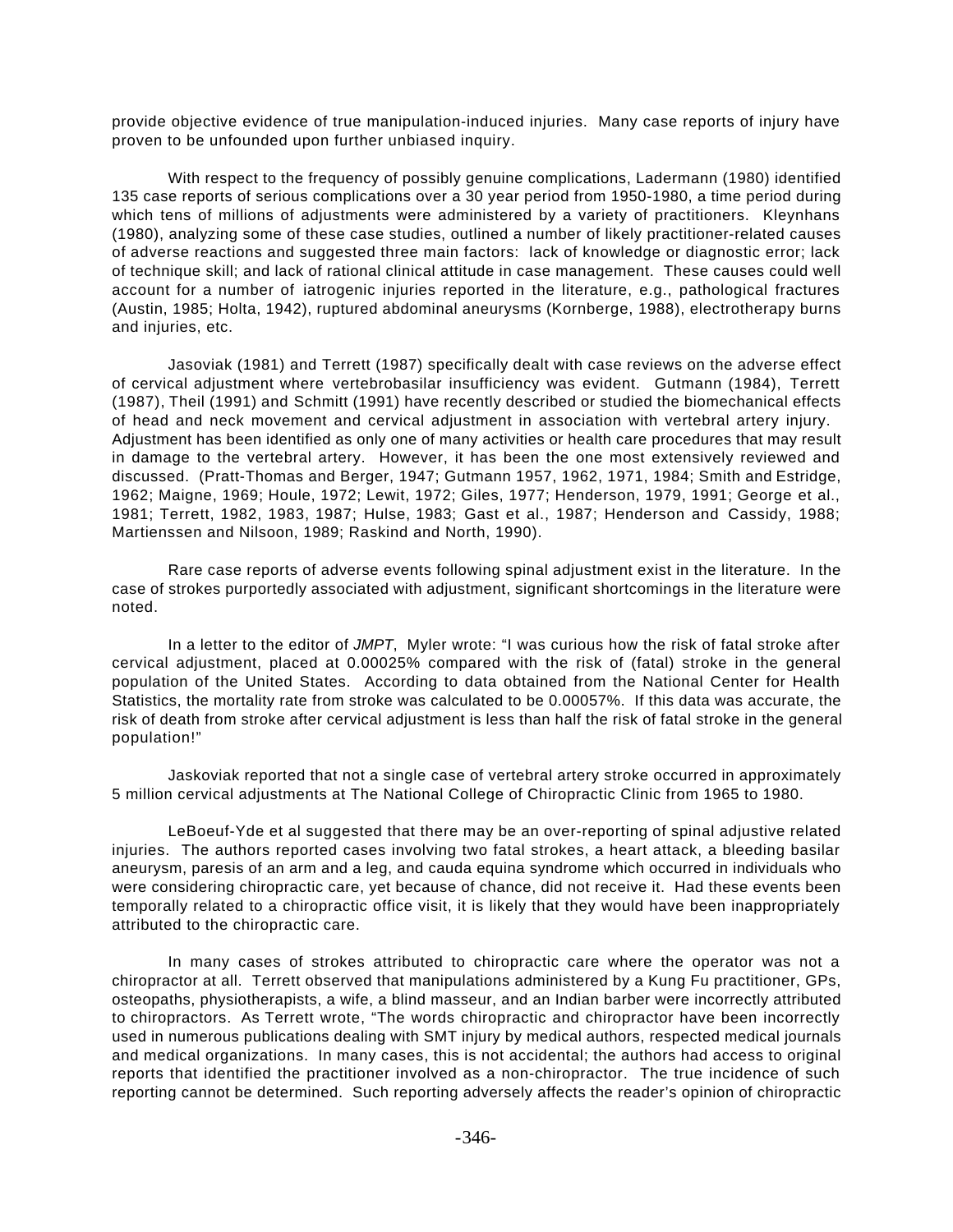and chiropractors."

No reliable screening tests were identified which enable a chiropractor to predict patients at risk for stroke. After examining twelve patients with dizziness reproduced by extension-rotation and twenty healthy controls with Doppler ultrasound of the vertebral arteries, Cote et al concluded," We were unable to demonstrate that the extension-rotation test is a valid clinical screening procedure to detect decreased blood flow in the vertebral artery. The value of this test for screening patients at risk of stroke after cervical adjustment is questionable." Terrett noted, There is also no evidence which suggests that positive tests have any correlation to future VBS (vertebrobasilar stroke) and SMT (spinal manipulative therapy).

It is thought that cervical rotation combined with extension and traction may have some obstructive effect on perfusion of the vertebral artery on the contralateral side of rotation. If the ipsilateral artery is diseased or hypoplastic, symptoms of hind brain ischemia may occur because the dominant healthy artery is under partial physiological compression, resulting in a loss of sufficient or compensatory blood flow. If trauma to the arterial wall does occur, thrombus formation may be the result. Further, this may lead to stroke or stroke-like complications in susceptible patients. While incidence figures vary, it is generally agreed that the risk of serious neurological complications is extremely low, and is approximately one or two per million cervical adjustments. Structural abnormalities, particularly where mechanical instability pathological bone disorders, dislocations and fractures of the cervical spine are present may also lead to mechanical strain of the vertebral arteries (Terrett, 1987; Jaskoviak, 1981; Ladermann, 1981).

Other cervical complications, which are rare but have either been reported or described in the literature, include Horner's syndrome, diaphragmatic paralysis, cervical myelopathy secondary to meningeal hemorrhage, pathological fracture of a cervical vertebra and cervical disc protrusions (Dabert et al., 1970; Rinsky et al., 1976; Krewalramani, 1982; Hefner, 1985; Grayson, 1987; Gatterman, 1991). Dislocation in the upper cervical spine due to inflammatory or traumatic rupture of the transverse atlantal or alar ligaments warrants particular caution (Yochum and Rowe, 1980, 1987; Jeffreys, 1980; Sandman, 1981; Redlund-Johnell, 1984).

Though rarely reported in literature, empirically the most common complaint of adjustment of the thoracic region occurs when forceful or poorly applied manipulations cause costovertebral strains, rib fractures and costochondral separations (Grieve, 1986). Excessive thoracolumbar torque in the side posture position as well as inappropriately applied posterior to anterior techniques may cause thoracic cage injuries particularly in the elderly.

Lower back injury alleged to have occurred following spinal adjustment therapy has been reported in patients with pre-existing disc herniation or prolapse (CCPA Claim Review, 1990; Bromley, 1989; Gallinaro and Cartesgna, 1983). While it is suggested that the forces required to cause a disruption of the annular fibers of the healthy intervertebral disc well exceed that of a rotational adjustive thrust (Adams and Hutton, 1981, 1983; Farfan, 1983; Gilmore, 1986; Triano, 1991), some disc herniation/protrusion may certainly be aggravated by an inappropriately applied adjustive maneuver, as it may be by the other simple activities of daily living such as bending, sneezing, lifting. The most frequently described severe complication is compression of the cauda equina by massive midline nuclear herniation at the level of third, fourth or fifth intervertebral disc (Lehmann et al., 1991; Malmivivaara and Pohjola, 1982; Kleynhans, 1980; Hooper, 1973).

Of the thirty cauda equina complications associated with adjustment reported in the French, German and English literature over an 80 year period, only eight were allegedly related to chiropractic care (Ladermann, 1980). Had these patients not been manipulated, the outcome may have been the same with menial effort or impulsive strain replacing the rupturing effect alleged to arise from the adjustment. However, this clinical outcome does stress the need for particular care in this susceptible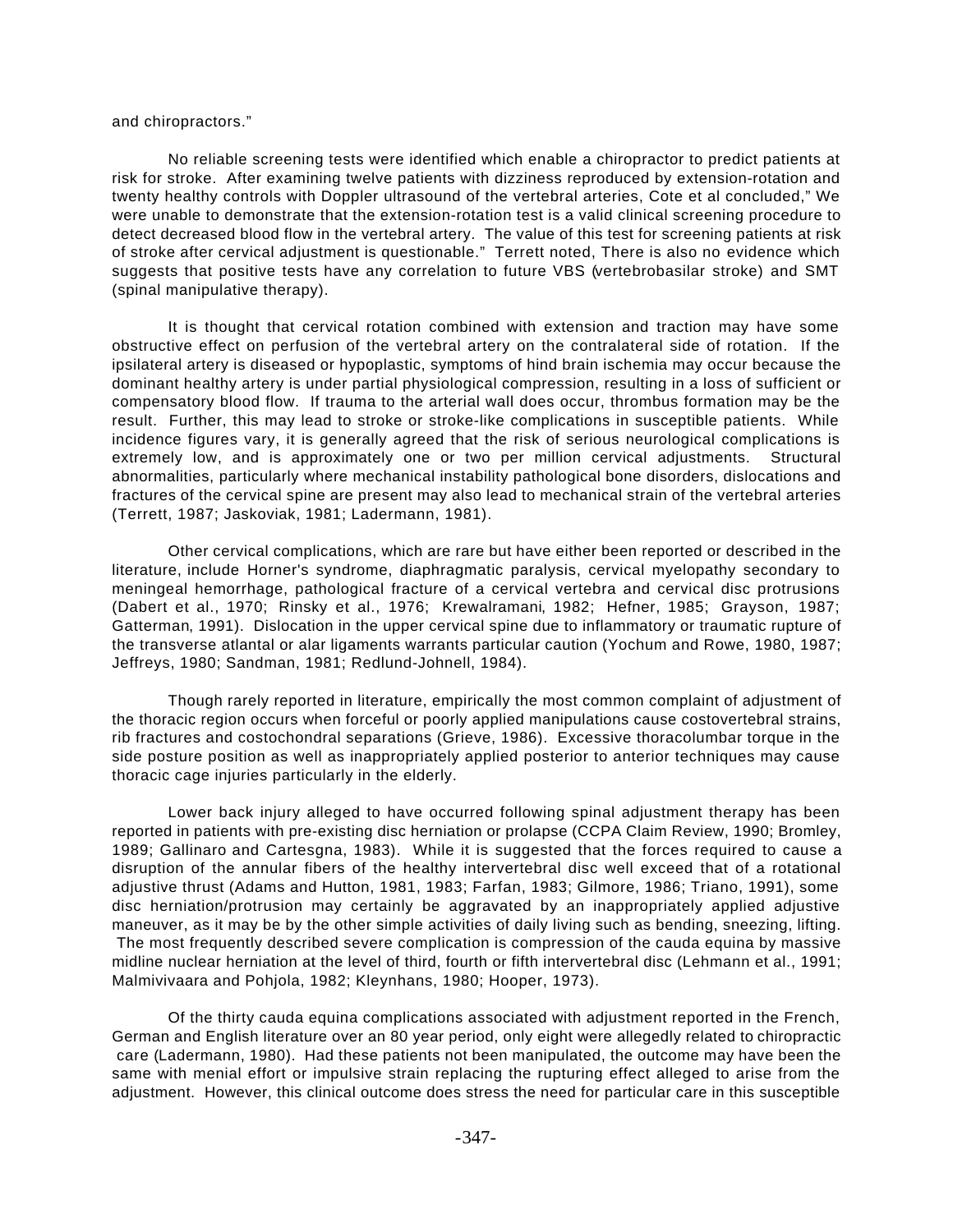subgroup of patients. However, given the frequency of lumbar adjustment and the few reported complications over a long period of time, it does not appear that there is any risk associated with appropriately applied adjustment techniques including those utilizing high velocity thrust. To sum it up, it appears that lumbar roll type techniques, whether done with (Christman etal. Groh), or without (Ewer, Mensor) narcosis and hyperextension techniques without narcosis are safe compared to the lumbar hyperextension (Durchang of the German authors) under narcosis.

Psychological factors including pain intolerance, hysteria conversion reactions, hypochondriasis, malingering, etc., require special consideration, since the presence of spine related symptoms may be of secondary importance. Aside from the risk of creating a dependency for care that may or may not be indicated, chiropractic care itself may aggravate or contribute to real or imagined harm.

**It is important to note that the scientific literature as well as the judicial record clearly illustrates that most serious adverse effects with manual or "spinal manipulative therapy (SMT) have not been the result of procedures performed by doctors of chiropractic. It is important, therefore, to protect the public and insure quality and safety of care, that throughout all the professions a standard minimum training greater than or equal to that of a doctor of chiropractic in adjustive/manual procedures be required prior to performance of manual procedures to the human spine.**

## **IV. ASSESSMENT CRITERIA**

 The main focus for the prevention of complications is the recognition of well known and established indicators or "red flag" signs and symptoms, which may require careful assessment and reassessment, changes in chiropractic care plan, or other appropriate action such as emergency care or referral to another health care specialist. Ignoring these "red flag" indicators increases the likelihood of patient harm.

The literature and clinical experience show that the most common therapeutic procedure in chiropractic practice, and the one most likely to result in complications, is the adjustment or highvelocity manipulative thrust. The following assessment criteria and recommendations relate to this procedure applied to, or adjacent to, the anatomical site of pathology.

Assessment criteria developed and used in this chapter relate to:

- A) Rating of conditions
- B) Severity of complication
- C) Quality of evidence
- D) Level of identifiable contraindication: based on the above factors and the probability of complication
- A. Rating of Conditions:
- **Type I:** A condition for which high-velocity thrust procedures have been shown to be comparatively safe and effective so long as an adequate patient assessment has been made and an intervention trial is rationally applied (e.g., upper cervical dysfunction/subluxation associated with tension headaches).
- **Type II:** A Type I condition is present but may be coincident with another related or unrelated condition requiring modification of procedures and/or further diagnostic assessment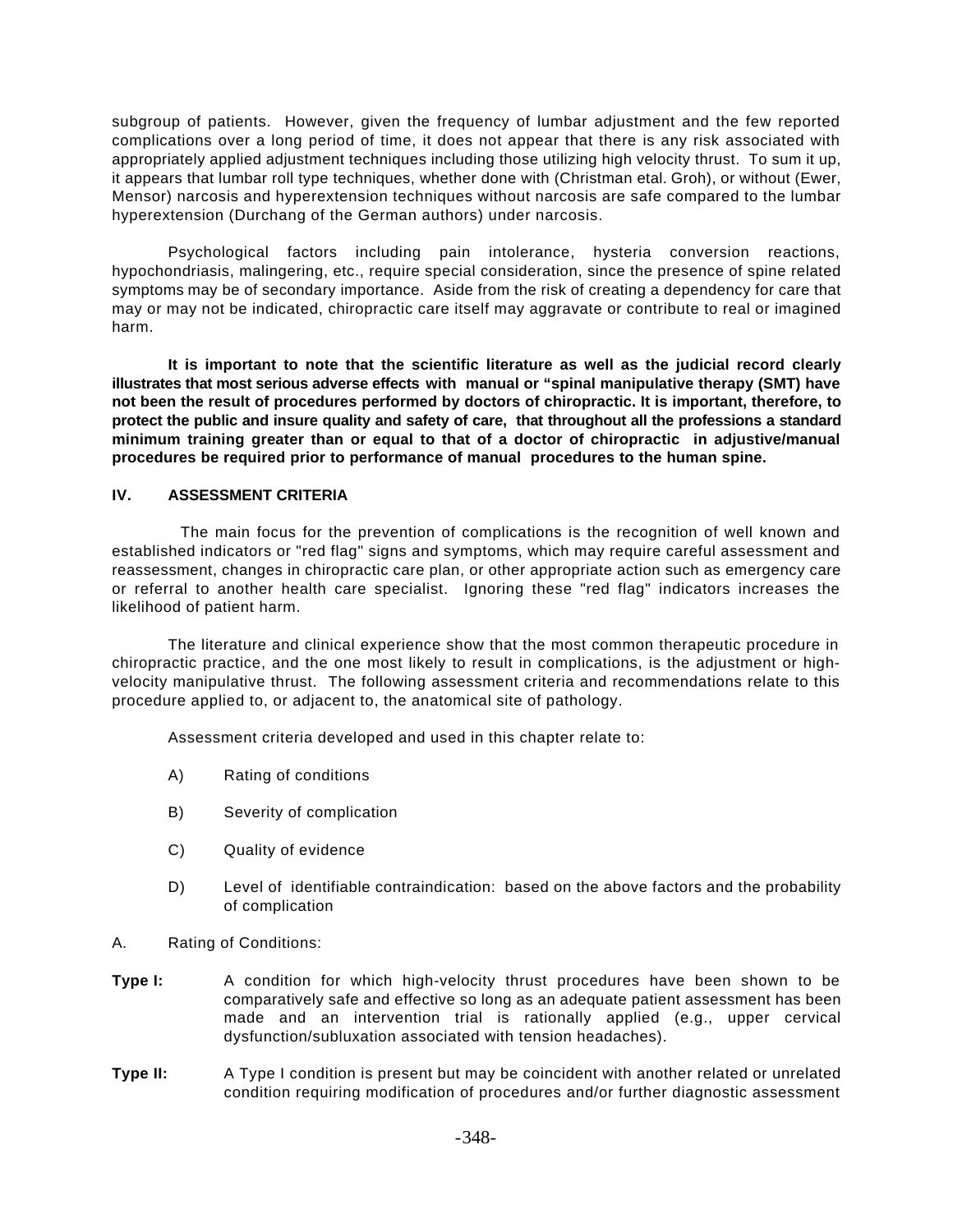(e.g., upper cervical joint dysfunction/subluxation accompanied by widening of the atlantodental interval or inflammatory causes affecting the area). Careful clinical judgment is required as high-velocity thrust procedures may require modification or be inappropriate.

- **Type III:** Type I or II conditions are present but considered negligible compared with clinical evidence of another pathological problem requiring further patient assessment and referral to another health care professional.
- B. Severity of Complications:

## **Minimal Level:**

Any complications of high-velocity thrust procedures may be considered minimal, with slight objective evidence of worsened signs usually lasting a maximum of several days. (Reactions such as short term pain and stiffness or, infrequently, a mild chronic pain disorder alleged to arise from aggravation of a pre-existing problem). These reactions are rarely reported in the literature/claim reviews, given the brief duration of mild symptoms experienced by patients and the superimposed natural history of the presenting complaint. High-velocity thrust procedures are not generally contraindicated. Chiropractic care modifications may have to be anticipated in exceptional cases.

#### **Moderate Level:**

Level of harm is generally moderate, characterized by more-or-less serious but usually reversible harm lasting weeks to months. Effects are temporary and/or residual in nature (e.g., broken rib, uncomplicated disc herniation, radiculopathy, foot drop). Depending on all factors (e.g., frequency of complications, benefits) high-velocity thrust procedures may require modification or be inappropriate.

## **High Level:**

Evidence suggests possible risk and the need for a high level of clinical caution. The complication or accident may be serious and/or permanent, particularly in susceptible patients (e.g., stroke, cauda equina syndrome). High-velocity thrust procedures may require careful modification or be inappropriate, or be identifiably inappropriate, given patient history, diagnostic tests and/or other information obtained during a trial of therapy.

## C. Quality of Evidence:

Evidence on the risk of complication arising from chiropractic chiropractic care and particularly high-velocity thrust procedures comes from case reports, surveys, literature reviews, and insurance and legal claims records. There needs to be further systematic study of the incidence, severity and management of complications. Present classification of quality of evidence is:

#### **Class I:**

Evidence provided by surveys, systematic studies, literature reviews, and detailed clinical case reports published in refereed journals.

## **Class II:**

Evidence provided by other case studies or reviews, or consensus expert opinion from legitimate consensus-building efforts.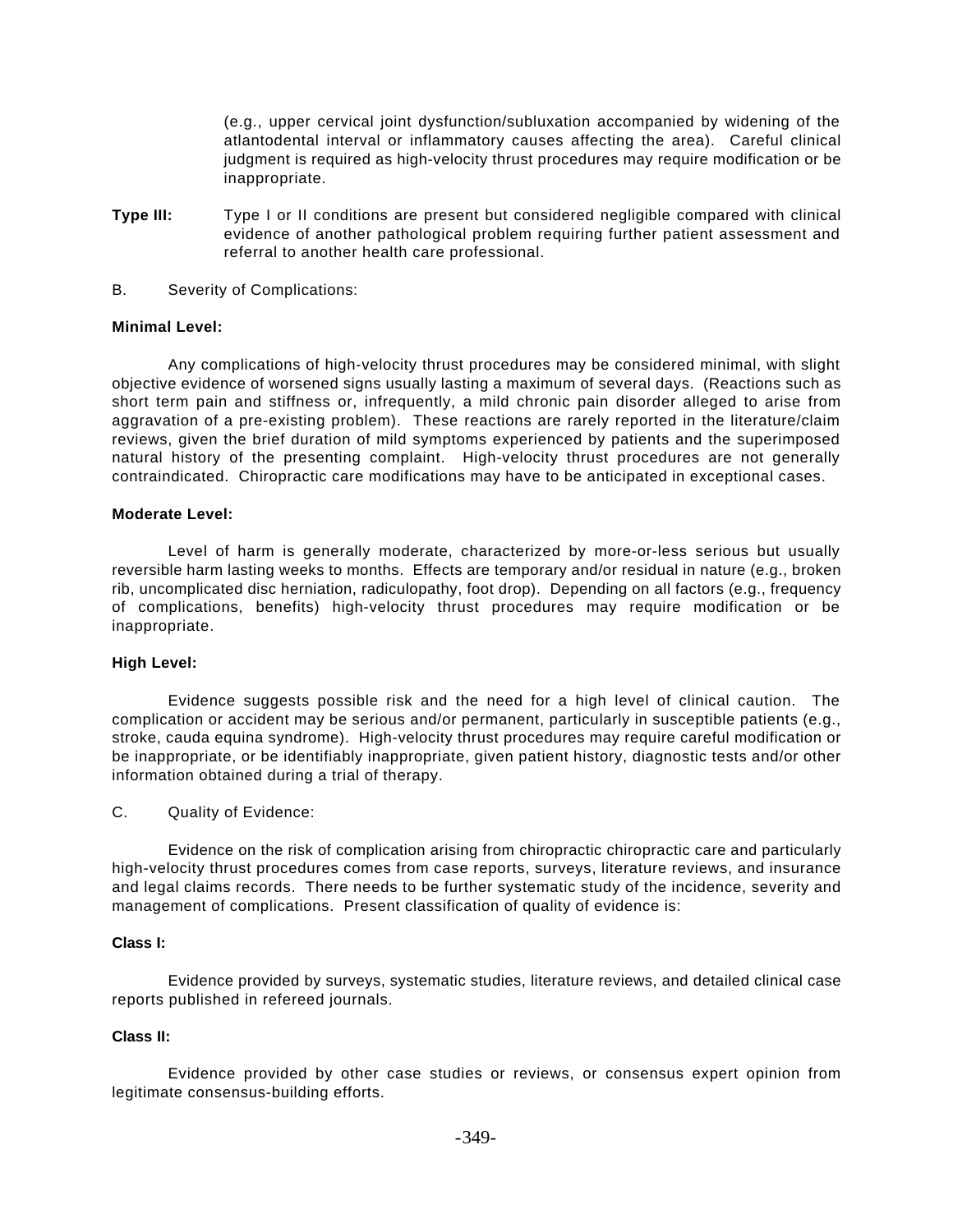#### **Class III:**

Evidence provided by expert opinion and one or more case reports.

D. Level of Contraindication:

Having regard to all the individual assessment criteria already discussed, the following overall ratings are used:

**No Identifiable Contraindication:** No known clinical rational can be identified which would preclude the application of chiropractic adjustments or require the adaptation or modification of adjusting techniques

**Special Circumstances:** Situations in which clinical findings indicate the need for additional examination procedures to determine the best course of care and/or in which high-velocity thrust procedures may be used but with appropriate care and/or modification.

**Special Circumstances to Identifiable Contraindication:** Careful clinical judgment dictates whether any identifiable contraindication is present or special care is needed with each specific patient.

**Identifiable Contraindication**: Situations in which clinical indicators identify anatomical sites where certain adjusting procedures should be restricted or modified.

The diversity and sophistication of chiropractic adjusting techniques provides the doctor of chiropractic with an impressive array of approaches to patient care. This body of techniques means that no absolute contraindication exists to the adjustment process.

Example: As an example of the complete rating system:

#### **Non-complicated Low-Back Pain:**

No identifiable contraindication to high-velocity thrust procedures.

#### **Risk-of-Complication Rating:**

| Severity (if harm did occur): | Minimal |
|-------------------------------|---------|
| Rating of Condition:          | Type I  |
| Quality of Evidence:          | Class I |

This rating system assumes no negligence or error on the part of the practitioner. Tolerance to chiropractic care may sometimes, but not always, be estimated by provocative or preadjustment testing.

#### **RATING SYSTEM**

- A. Types:
	- 1. Strong positive recommendation. The chiropractor under most circumstances would employ the procedure.
	- 2. Positive recommendation. The chiropractor under many circumstances would employ the procedure.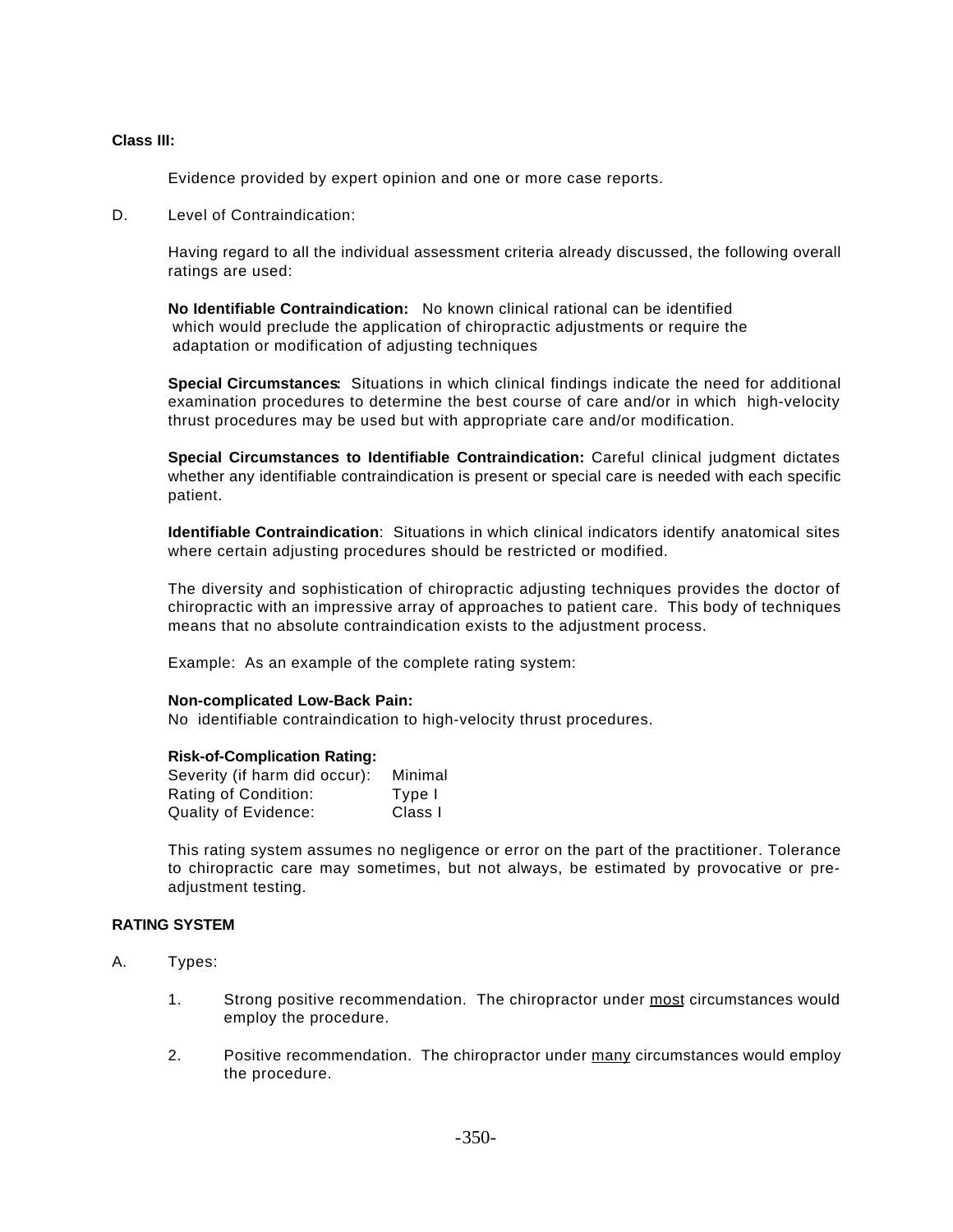- 3. Discretionary. The chiropractor under some circumstances would employ the procedure.
- 4. No recommendation. The circumstance within which this procedure would be appropriate have not been determined.
- B. Support Categories:
	- 1. E: Based on available expert opinion, clinical experience or effectiveness.
	- 2. L: Based on available refereed literature or published monographs, legal decisions and/or authority.
	- 3. C: Based on available controlled clinical studies.

## **V. RECOMMENDATIONS**

A.1. Upon discovery of an unusual finding, the chiropractor should disclose the finding to the patient, note the finding in the record and reassess the plan of care.

| 17.1.1 | Rating:   | <b>Strong Positive Recommendation</b> |
|--------|-----------|---------------------------------------|
|        | Evidence: | E.L                                   |

2. The modified plan of care should be reassessed when the unusual finding is no longer observed.

| 17.1.2 | Rating:   | <b>Strong Positive Recommendation</b> |
|--------|-----------|---------------------------------------|
|        | Evidence: |                                       |

**Note:** General health problems which have been described in the literature as either contraindications to or complications of high-velocity thrust procedures include the following conditions. It should be understood that the listed conditions are not necessarily those for which high-velocity thrust procedures are intended. Rather they may be coincidentally present in a patient undergoing chiropractic care. The fundamental object of chiropractic care is a subluxation (joint lesion, dysfunction, blockage).

- B. Articular Derangements:
	- 1. Acute rheumatoid, rheumatoidlike and nonspecific arthropathies including acute ankylosing spondylitis characterized by episodes of acute inflammation, demineralization, ligamentous laxity with anatomic subluxation or dislocation, represent a **special circumstances situation** in which additional examination procedures (such as videofleuroscopy or computerized x-ray digital analysis) may be necessary to determine the best course of care and/or modifications may be required to highvelocity thrust procedures in anatomical regions of involvement.

## 17.2.1 **Risk-of-Complication Rating**:

| Severity:                | Moderate to High |
|--------------------------|------------------|
| <b>Condition Rating:</b> | Type III         |
| Quality of Evidence:     | Class II, III    |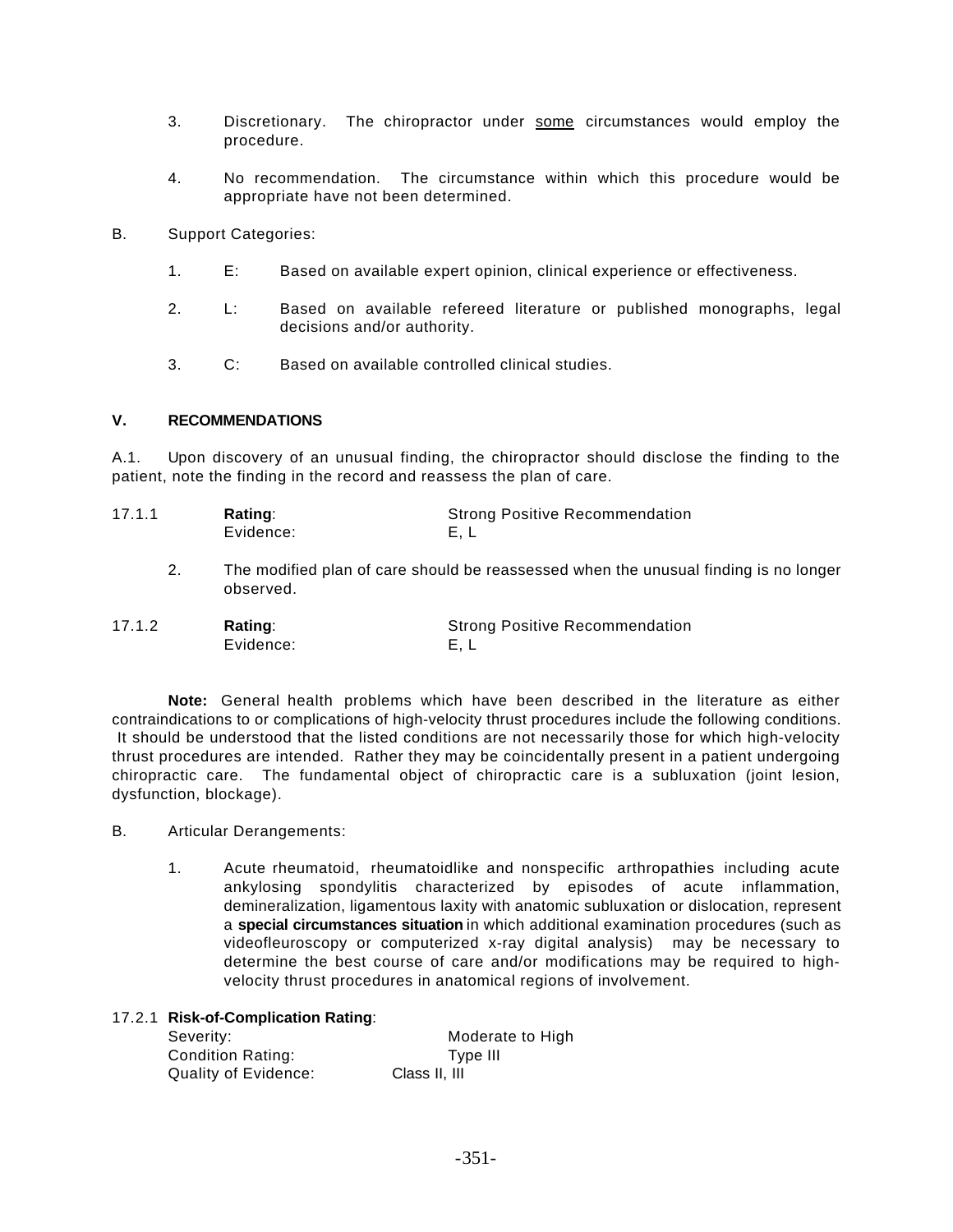2. Sub-acute and/or chronic ankylosing spondylitis and other chronic arthropathies in which there are no signs of ligamentous laxity, anatomic subluxation or ankylosis are **not contraindications** to high-velocity thrust procedures applied to the area of pathology.

## 17.2.2 **Risk-of-Complication Rating**:

| Severity:            | Minimal       |
|----------------------|---------------|
| Condition Rating:    | Type I, II    |
| Quality of Evidence: | Class II, III |

3. Degenerative joint disease, osteoarthritis, degenerative discopathy and spondyloarthrosis are **not contraindications** to high-velocity thrust procedures to the area of pathology but chiropractic care modification may be warranted during active inflammatory phases.

## 17.2.3 **Risk-of-Complication Rating**:

| Severity:                | Minimal    |
|--------------------------|------------|
| <b>Condition Rating:</b> | Type I, II |
| Quality of Evidence:     | Class II   |

4. In patients with spondylolysis and spondylolisthesis caution is warranted when highvelocity thrust procedures are used. These conditions are **not contraindications**, but with progressive slippage they may represent a special circumstances situation in which additional examination may be necessary and/or modifications to high-veloicity thrust procedures may be indicated.

## 17.2.4 **Risk-of-Complication Rating:**

| Minimal to Moderate |
|---------------------|
| Type I, II          |
| Class II            |
|                     |

5. Acute fractures and dislocations with signs of ligamentous rupture other than the disc represent a **contraindication** to high-velocity thrust procedures applied to the anatomical site or region.

## 17.2.5 **Risk-of-Complication Rating:**

| Severity:                | High      |
|--------------------------|-----------|
| <b>Condition Rating:</b> | Type III  |
| Quality of Evidence:     | Class III |

6. Healed fractures and dislocations with signs of ligamentous rupture other than the disc represent a special circumstances situation in which additional examination is necessary to determine the best course of care and/or if modifications are necessary to high-velocity thrust procedures applied to the anatomical site or region.

## **17.2.6 Risk-of-Complication Rating:**

| Severity:                | Minimal to Moderate |
|--------------------------|---------------------|
| <b>Condition Rating:</b> | Type III            |
| Quality of Evidence:     | Class III           |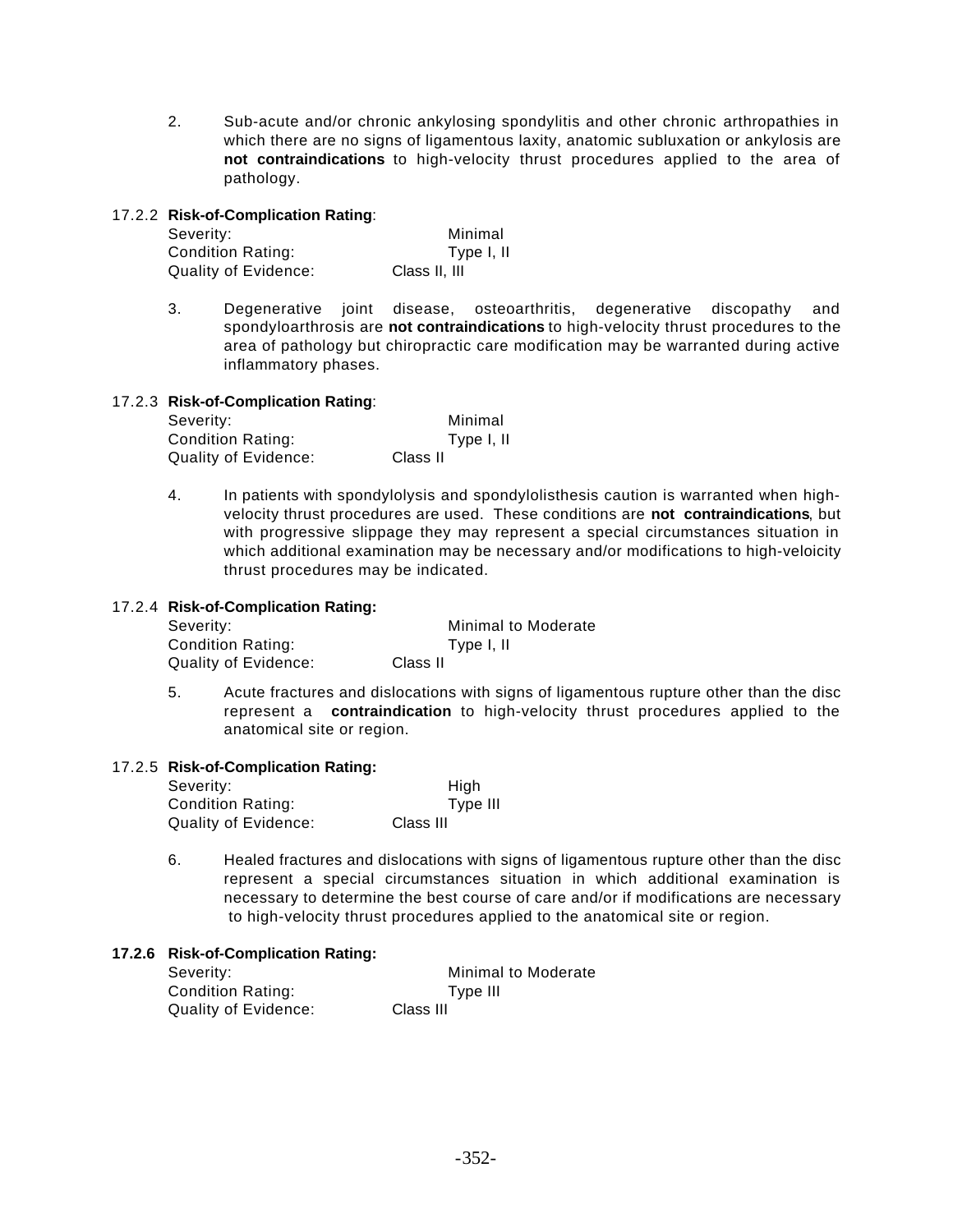7. Articular hypermobility, and circumstances where the stability of a joint is uncertain, do not represent a **contraindication**, but may represent **a special circumstances situation in which additional examination is necessary to determine the best course of care and/or if modification is necessary** to high-velocity thrust procedures to the area of pathology.

## 17.2.7 **Risk-of-Complication Rating:**

| Severity:            | Minimal       |
|----------------------|---------------|
| Condition Rating:    | Type I, II    |
| Quality of Evidence: | Class II, III |

8. Post-surgical joints or segments with no evidence of instability are **not a contraindication** to high-velocity thrust procedures but may represent **a special circumstances situation in which additional examination is necessary to determine the best course of care, or if a contraindication present,** depending on clinical signs (e.g., response, pretest tolerance or degree of healing).

## 17.2.8 **Risk-of-Complication Rating:** Severity: Minimal Condition Rating: Type II Quality of Evidence: Class III

9. Acute injuries of osseous and soft tissues may require modification of chiropractic care. In most cases, high-velocity thrust procedures to the area of pathology are **not contraindicated.**

## 17.2.9 **Risk-of-Complication Rating:** Severity: Minimal to moderate Condition Rating: Type I, II Quality of Evidence: Class I, II

10. The presence of scoliosis is **not a contraindication** to high-velocity thrust procedure.

## 17.2.10 **Risk-of-Complication Rating:** Severity: Minimal Condition Rating: Type I, II Quality of Evidence: Class II, III

- C. Bone Weakening and Destructive Disorders
	- 1. Active juvenile avascular necrosis, specifically of the weight bearing joints (e.g., Perthes' disease) represents **a contraindication** to high-velocity thrust procedures to the area of pathology.

## 17.3.1 **Risk-of-Complication Rating:** Severity: High Condition Rating: Type III Quality of Evidence: Class III

2. Demineralization of bone warrants caution with the use of high-velocity thrust procedures. This represents **a special circumstances situation in which additional examination may be necessary to determine the best course of care and/or**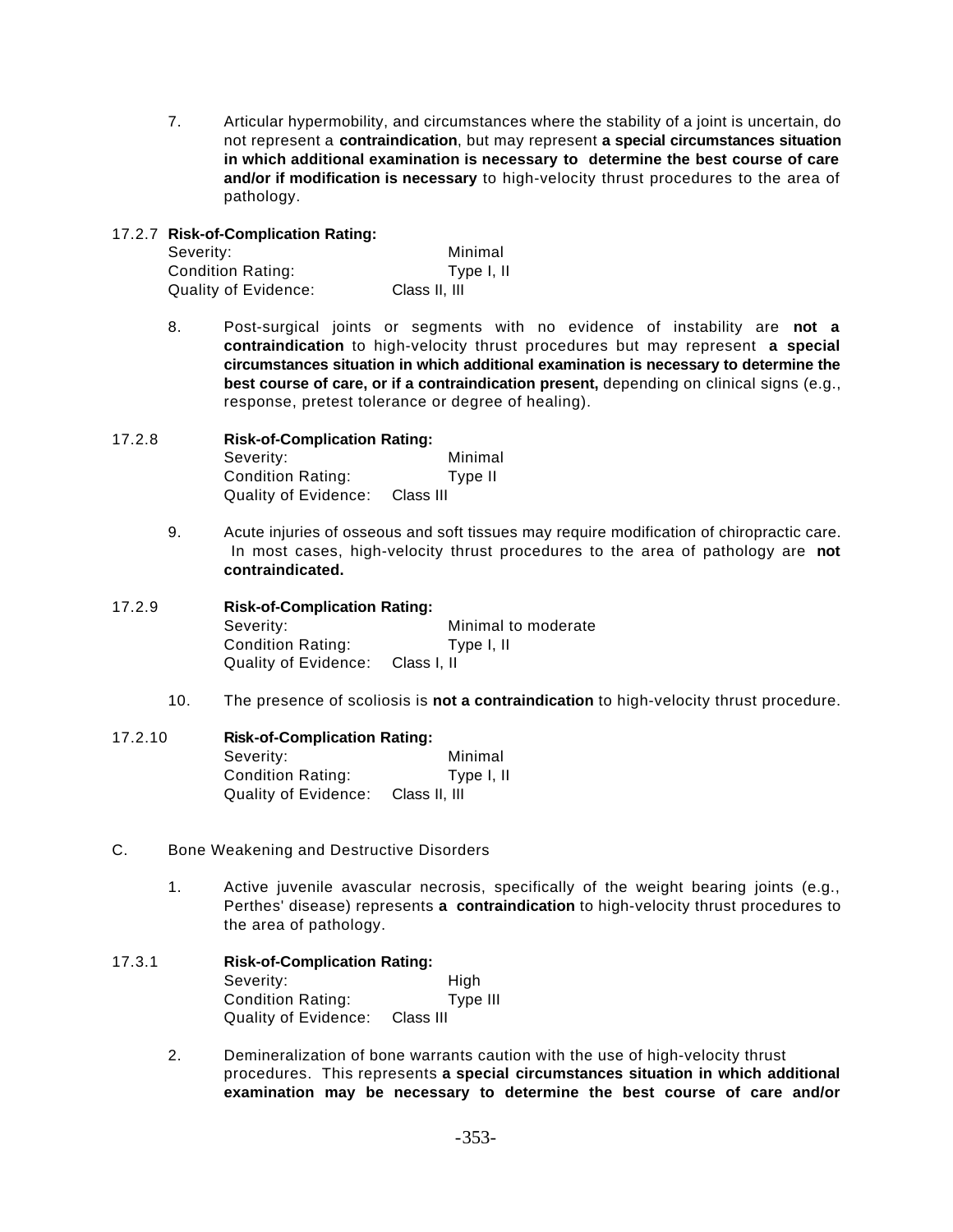**modifications may be necessary** to high-velocity thrust procedures to the area of pathology.

- 17.2.1 **Risk-of-Complication Rating:** Severity: Minimal to Moderate Condition Rating: Type II Quality of Evidence: Class II, III
	- 3. Benign bone tumors may result in pathological fractures and therefore represent **a special circumstances situation in which additional examination may be necessary to determine the best course of care and/or modification** to high-velocity thrust procedures to the area of pathology.
- 17.3.3 **Risk-of-Complication Rating:** Severity: Severity: **Low** to moderate Condition Rating: Type II, III Quality of Evidence: Class III
	- 4. Malignancies represent conditions for which high-velocity thrust procedures to the area of pathology are special circumstance situations and/or situations in which additional examination will reveal that high velocity thrust procedures are **contraindicated.**
- 17.3.4 **Risk-of-Complication Rating:** Severity: Minimal to High Condition Rating: Type III Quality of Evidence: Class II, III
	- 5. Infection of bone and joint represents a special circumstances situation **to contraindication** to high-velocity thrust procedures to the area of pathology.
- 17.3.5 **Risk-of-Complication Rating:** Severity: Minimal to high Condition Rating: Type III Quality of Evidence: Class II
- D. Circulatory and Cardiovascular Disorders
	- 1. Clinical manifestations of vertebrobasilar insufficiency syndrome are not a **contraindication** but may represent a **special circumstances situation in which additional examination may be necessary to determine the best course of care and/or modifications may be necessary** to cervical high-velocity thrust procedures to the region of pathology based on degree of insufficiency.
- 17.4.1 **Risk-of-Complication Rating:** Severity: Minimal to high Condition Rating: Type II, III Quality of Evidence: Class I, II, III
	- 2. When a diagnosis of a dissecting aneurysm involving a major blood vessel has been made, a **contraindication** may exist for high-velocity thrust procedures within the area of pathology.
- 17.4.2 **Risk-of-Complication Rating:**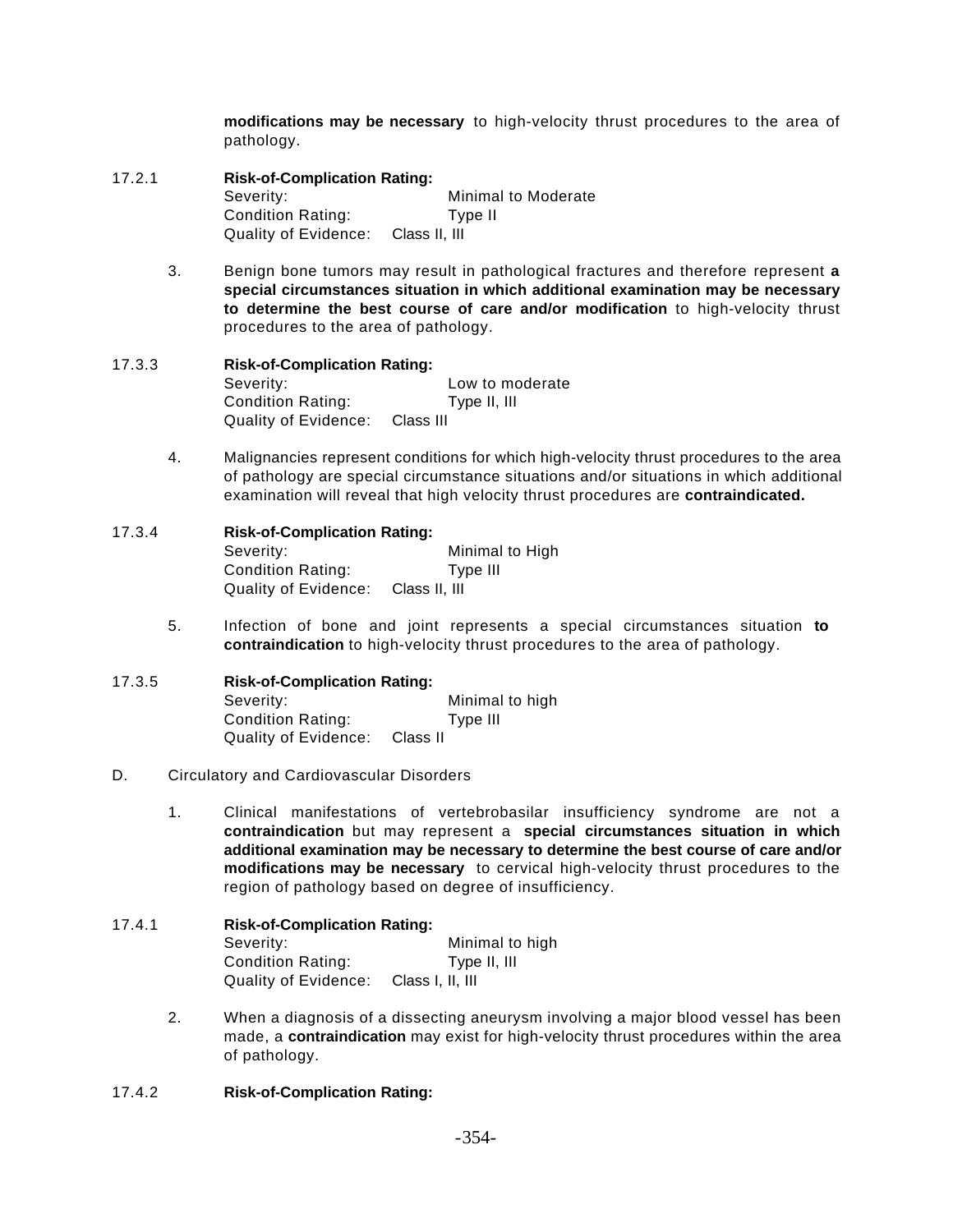Severity: High Condition Rating: Type III Quality of Evidence: Class III

3. Bleeding is a potential complication of anticoagulant therapy or certain blood dyscrasias. Patients with these disorders represent a **special circumstances situation to contraindication** to high-velocity thrust procedure, and require additional evaluation to determine the best course of care.

## 17.4.3 **Risk-of-Complication Rating:** Severity: Minimal Condition Rating: Type II Quality of Evidence: Class III

## E. Neurological Disorders

1. Signs and symptoms of acute myelopathy or acute cauda equina syndrome represent a **special circumstances situation in which additional examination may be necessary to determine the best course of care and/or modifications may be required, to strong contraindication** to high-velocity thrust procedures applied to the anatomic site of involvement.

## 17.5.1 **Risk-of-Complication Rating:** Severity: Minimal to High Condition Rating: Type II, III Quality of Evidence: Class I, II

\*Most dysfunctions or disease processes have variations or phases. Levels of severity and probability have been assigned on the basis that the condition displays usual and classical signs and symptoms. The difficulty in precisely detailing the degree or severity and probability of an individual patient's overall physical and psychological response both to the condition and any specific manual procedure (subtleties of force, amplitude, direction, patient positioning, etc.) is acknowledged. Nevertheless, ratings have been assigned based on the literature and the current state of clinical experience. These provide a starting point which will require ongoing review and refinement.

2. Discogenic lesions that have been clinically established (intact or fragmented) do not represent a **contraindication** to adjustive procedures to the area of involvement.

## 17.6.1. **Risk of Complication Rating**

| Severity:            |         | Minimal |
|----------------------|---------|---------|
| Condition Rating:    |         | Type I  |
| Quality of Evidence: | II. III |         |

## **VI. COMMENTS**

This chapter provides a general framework and interim guideline recommendations with respect to complications of and contraindications to chiropractic thrust procedures. At present, detailed systematic studies on this subject are lacking and the recommendations made are based on information from clinical reviews and case reports, as well as from expert opinion and consensus methods.

The recommendations made must be continuously re-evaluated in light of ongoing research and clinical experience. Cooperative intradisciplinary and interdisciplinary research will be necessary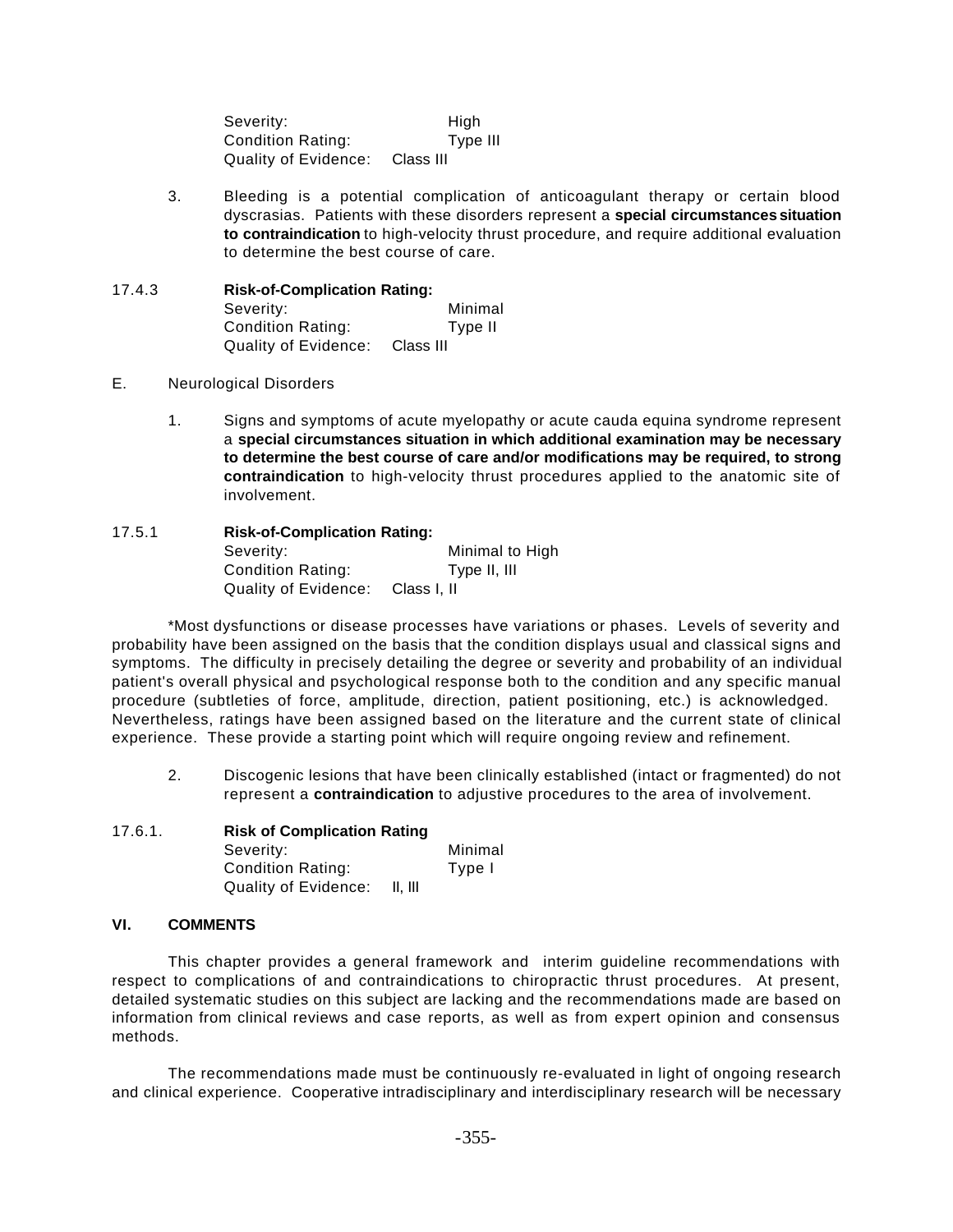to determine the true extent of the nature and occurrence of iatrogenic complications in chiropractic practice. The development of a central registry system capable of generating comprehensive research data would be valuable, and would facilitate the establishment of more detailed and refined guideline recommendations in the future. As well, the establishment of bodies of data that would allow consumers, policy-makers and other professionals to compare the relative safety of the various approaches to patient care, such as the chiropractic versus the standard medical management of a range of conditions, would be an invaluable asset in the pursuit of optimal health care strategies on all levels.

## **VII. REFERENCES**

Adams MA, Hutton WC: The mechanical function of the lumbar apophyseal joints. *Spine* 1983, 8(3):327-30.

Adams MA, Hutton WC: The relevance of torsion to the mechanical derangement of the lumbar spine. *Spine* 1981, 6:241-8.

Austin RT: Pathological vertebral fractures after spinal adjustment. *Br Med J 1985*, 291: 1114-1115.

Bromley W: The National Chiropractic Mutual Insurance Company: stronger than ever. *ACA J Chirop* 1989, 26:52.

Campbell LK, Ladenheim CJ, Sherman RP, Sportelli L: *Risk management in chiropractic*, Fincastle, VA: Health Services Publication, 1990.

Canadian Chiropractic Protective Association: Data from claim reviews, Canadian Chiropractic Association. 1978-85, 1986-90.

Cote P, Kreitz B, Cassidy J, Thiel H: The validity of the extension-rotation test as a clinical screening procedure before neck adjustment: a secondary analysis. *JMPT* 1996, 19:159.

Dabbs V, Lauretti WJ: A risk assessment of cervical adjustment vs. NSAIDS for the treatment of neck pain. *JMPT* 1995; 18:530.

Dabert O, Freeman, DG, Weis AJ: Spinal meningeal hematoma, warfarin therapy and chiropractic adjustment. *JAMA* 1970, 214(11):2058.

Dvorak J, Orelli F: How dangerous is manipulation of the cervical spine? *J Manual Medicine*. 1982, 20:44-8.

Dvorak J: Inappropriate indications and contraindications for manual therapy. *J Manual Medicine*. 1991, 6(3):85-88.

Dvorak J, Baumgertner H, Burn L, Dalgaard JB, et al.: Consensus and recommendations as to the side effects and complications of manual therapy of the cervical spine. *J Manual Medicine*, 1991, 6(3):117-8.

Farfan HF: Biomechanics of the lumbar spine. In: Kirdaldy-Willis WH (ed.) Managing low back pain. New York: Churchill-Livingstone. 198:109-127.

Fast A, Zincola DF, Marin EL: Vertebral artery damage complicating cervical manipulation. *Spine* 1987, 12:840-1.

Gallinaro P, Cartesegna M: Three cases of lumbar disc rupture and one of cauda equina associated with spinal manipulation (chiropraxis). *Lancet* 1983, Feb 19:411.

Gatterman MI: Contraindications and complications of spinal manipulative therapy. *ACA J Chiro* 1981, 15:75-86.

Gatterman MI: Contraindications and complications of spinal manipulative therapy. In: Gatterman MI, (ed.):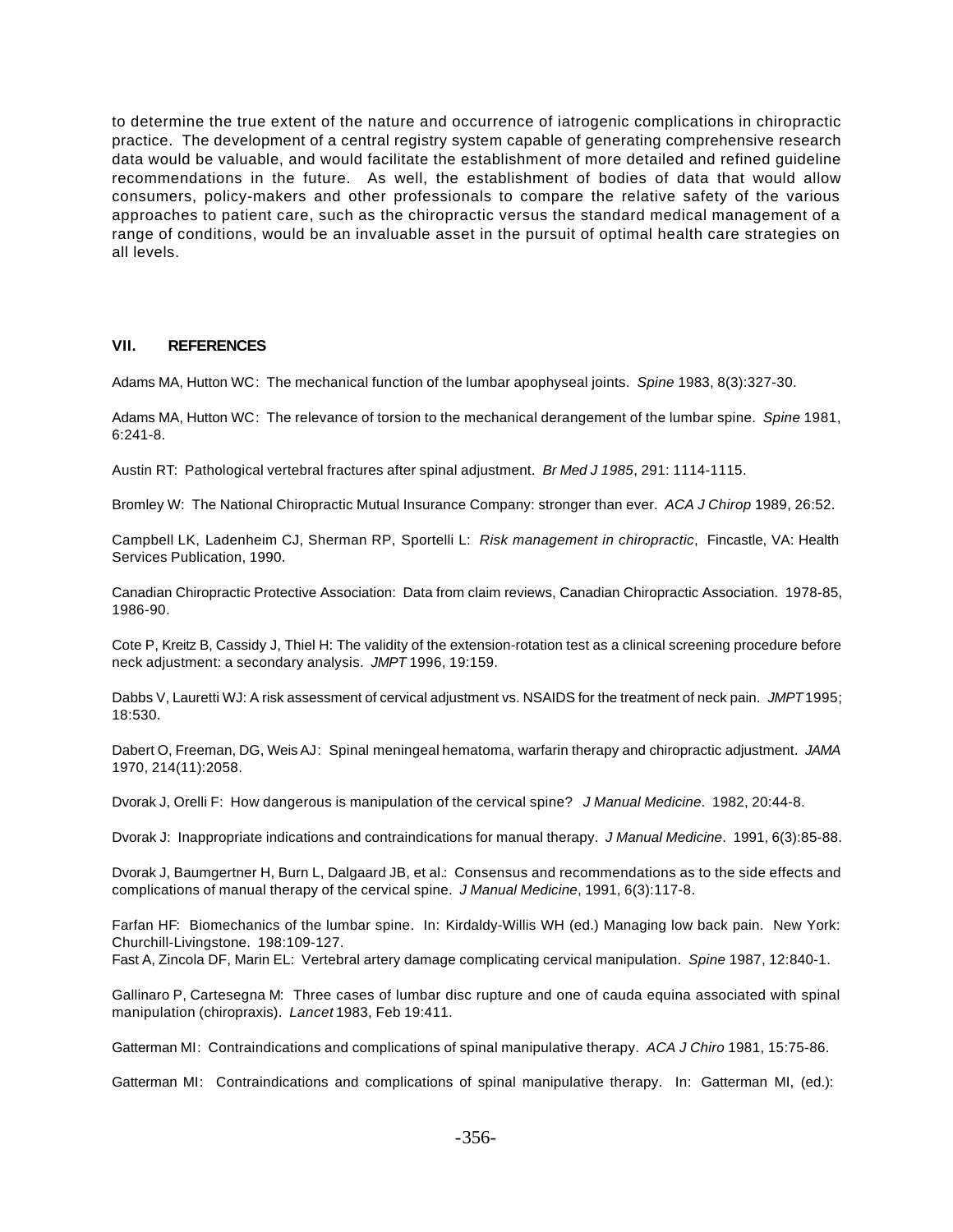*Chiropractic Management of Spine Related Disorders*, Baltimore: Williams and Wilkins, 1990, pp. 231-232.

George PE, Silverstein HT, Wallace H, Marshall M: Identification of the high risk prestroke patient. *ACA J Chiro* 1981, 15:26-8.

Giles LGF: Vertebrobasilar artery insufficiency. *J Can Chiro Assoc* 1977, 21:112-7.

Gilmore KL: Biomechanics of the lumbar motion segment. In: Grieve GP, (ed.): *Modern manual therapy of the vertebral column*, New York: Churchill-Livingstone, 1986, 103-11.

Gotlib A, Thiel H: A selected annotated bibliography of the core biomechanical literature pertaining to stroke, cervical spine, manipulation and head/neck movement. *J Can Chiro Assoc* 1985, 29:80-9.

Grayson MF: Horner's syndrome after manipulation of the neck. *Br Med J* 1987, 295:1382.

Grieve GP: Incidents and accidents of manipulation. In: Grieve GP (ed.): *Modern Manual Therapy*, New York: Churchill Livingstone, 1986, pp 873-889.

Gutmann G, Tiwisina T: *Zum problem der irritation der arteria vertebralis*, Stuttgart: Hippokrates-Verlag GmgH 1957, 15.

Gutmann G: *Halswirlebsaule und durchbu-lutungsstorrungen in der vertebralis-basilaris-strombahn. In...Die wirbelsaule in forschung und praxis*, Stuttgart: Hippokrates 1962, 25:138-55.

Gutmann G: Durchbluntungsstorungen der arteria vertebrails im zusammenhang mit Halswirbel-sauleenverietzungan. *Manuelle Medizin* 1971, 5:112-6.

Gutmann G, ed: *Arteria vertebralis - traumatologie und funtionelle pathologie*, Berlin/Heidelberg: Springer-Veriag, 1984.

Gutmann G: Injuries to the vertebral artery caused by manual therapy. *Manuelle Medizin* 1983, 21:2-14.

Hefner JE: Diaphragmatic paralysis following chiropractic manipulation of the cervical spine. *Arch Intern Med* 1985, 145:562-563.

Henderson DJ: Significance of vertebral dyskinesia in relation to the cervical syndrome. *J Manip Physiol Ther* 1979, 2:3-15.

Henderson DJ, Cassidy JD: Vertebrobasilar vascular accidents associated with cervical manipulation. In:...Vernon H, (ed.): *Upper cervical syndrome - chiropractic diagnosis and treatment*, Baltimore: Williams & Wilkins, 1988, 194- 206.

Henderson DJ: Vertebral artery syndrome. In: Vear HJ, (ed.): *Chiropractic standards for practice and quality of care*, Gaithersburg, MD: Aspen Publishers, Inc. 1992:115-143.

Holta O: Hemangioma of the cervical vertebra with fracture and compression myelomalacia. *Acta Radiol* 1942, 23:423.

Hooper J: Low-back pain and manipulation: paraparesis after treatment of low-back pain by physical methods. *Med J Australia* 1973, Mar 17:549-551.

Houle JOE: Assessing hemodynamics of the vertebrobasilar complex through angiothlipsis. *J Can Chiro Assoc* 1972, 41:35-6, 41.

Hulse M: *Die zervikalen gleichgewichtsstorungen*, Berlin: Sprinder-Verlag, 1983:4-9.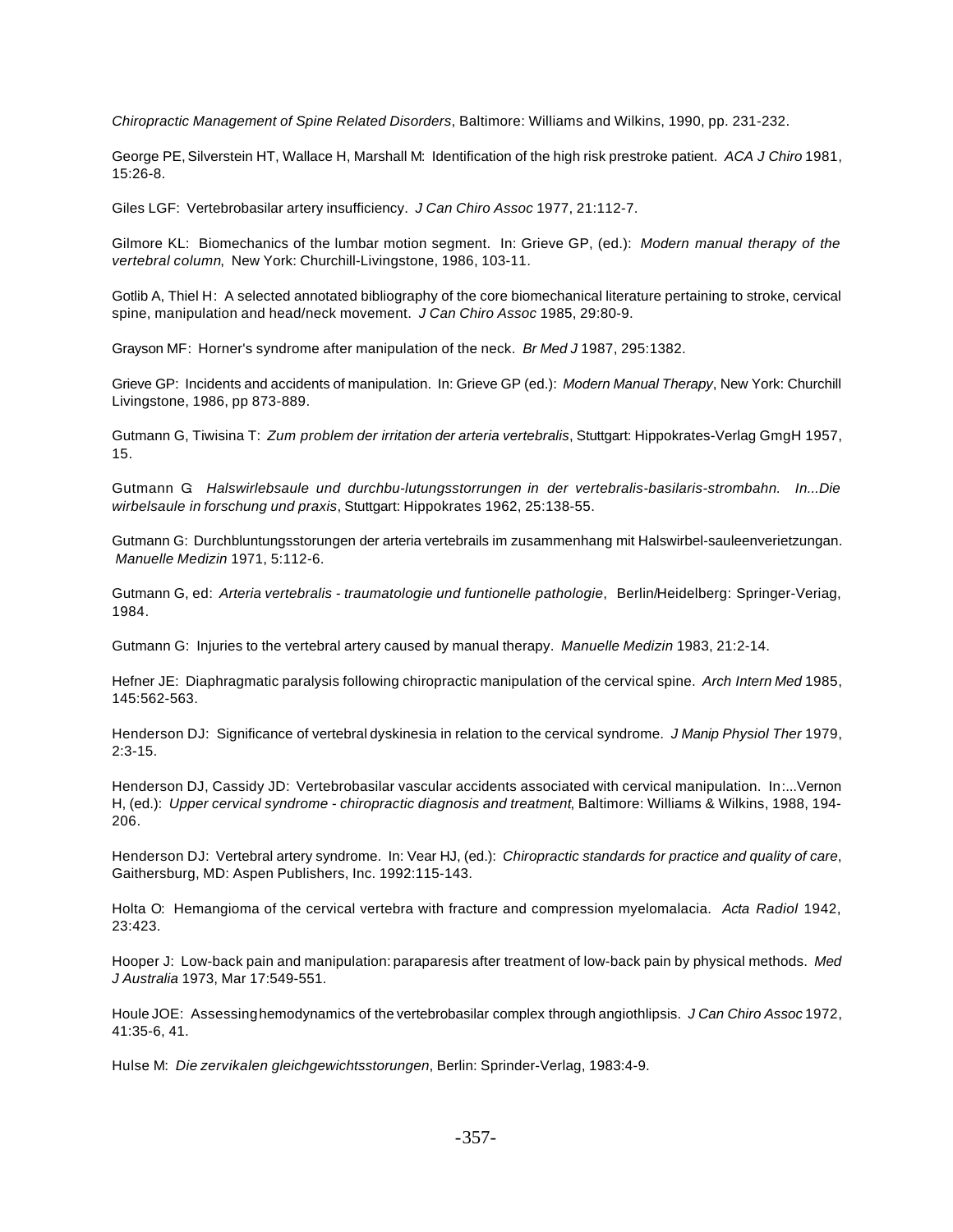Jaskoviac PA: Complications arising from manipulation of the cervical spine. *J Manip Physio Ther* 1980, 3:213-9.

Jaskoviac PA: Complications arising from manipulation of the cervical spine. *J Manip Physio Ther* 1980, 3:213.

Jeffreys E: Disorders of the cervical spine. London, Butterworths, 1980:106-118.

Kewalramani LS, Kewalramani DL, Krebs M, Saleem A: Myelopathy following cervical spine manipulation. *Am J Physical Med* 1982, 61:165-175.

Kleynhans AM: The prevention of complications from spinal manipulative therapy. In: Indezak RM, (ed.): *Aspects of manipulative therapy*, Melbourne, Lincoln Institute of Health Sciences - Conference Proceedings. 1980, 133-141.

Kleynhans AM: Complication and contraindications to spinal manipulative therapy. In: Haldeman S, (ed.): *Modern developments in the principles and practice of chiropractic*, New York: Appleton-Century-Crofts, 1980, 133-41.

Klougart N, Leboeuf-Yde C, Rasmussen LR: Safety in Chiropractic Practice, Part I; The occurrence of cerebrovascular accidents after manipultaion to the neck in Denmark from 1978-1988. *JMPT* 1996; 19:371.

Kornberge E: Lumbar artery aneurysms with acute aortic occlusion resulting from chiropractic manipulation: a case report. *Surgery* 1988: 103(1): 122-124.

Ladermann JP: Accidents of spinal manipulation. *Ann Swiss Chiro Assoc* 1981, 7:162-208.

LeBoeuf-Yde C, Rasmussen LR, Klougart N: The risk of over-reporting spinal manipulative therapy-induced injuries: a description of some cases that failed to burden the statistics. *JMPT* 1996, 19:536.

Lee, K: Neurologic complications following chiropractic manipulation: a survey of California neurologists. *Neurology* 1995, 45:1213.

Lehmann OH, Mendoza ND, Bradford R: Beware the prolapsed disc. *Br J Hosp Med* 1991, 46-52.

Lewit K: Komplikationen nach chiropraktischen manipulationen. *Disch Med Wschr* 1972, 97:784.

Livinston CP: Spinal manipulation causing injury. A three-year study. *Clin Ortho Rel Res* 1971, 81:82-86.

Maigne R: Manipulations vertebralis et les thromboses vertebro basilares. *Angeoiologie* 1969, 21:287.

Malmivivaara A, Pohjola R: Cauda equina syndrome caused by chiropraxis on a patient previously free of lumbar spine symptoms. *Lancet* 1982, Oct 30:986-987.

Martienssen J, Nillson N: Cerebrovascular accidents following upper cervical manipulation: the importance of age, gender and technique. *Amer J Chiro Med* 1989, 2(1):10-3.

Myler L: Letter to the editor. *JMPT* 1996, 19:357.

National Chiropractic Mutual Insurance Company: Claim Information, 1990.

Patjin J: Complications in manual medicine: a review of the literature. *J Manual Medicine* 1991, 6(3), 89-92.

Pratt-Thomas HR, Berger KE: Cerebellar and spinal injuries after chiropractic manipulation. *JAMA* 1947, 133:600-3.

Quon JA, Cassidy JD, O'Conner SM, Kirkaldy-Willis. Lumbar intervertebral disk herniation, treatment by rotational manipulation. *J Manip Physio Ther* 1989, 12:220-227.

Raskind R, North CM: Vertebral artery injuries following chiropractic manipulation. *Angiology* 1990, 41(6):445-52. Redlund-Johnell I: Atlanto-occipital dislocation in rheumatoid arthritis. *Acta Radiol Diagn* 1984, 25:165-168.